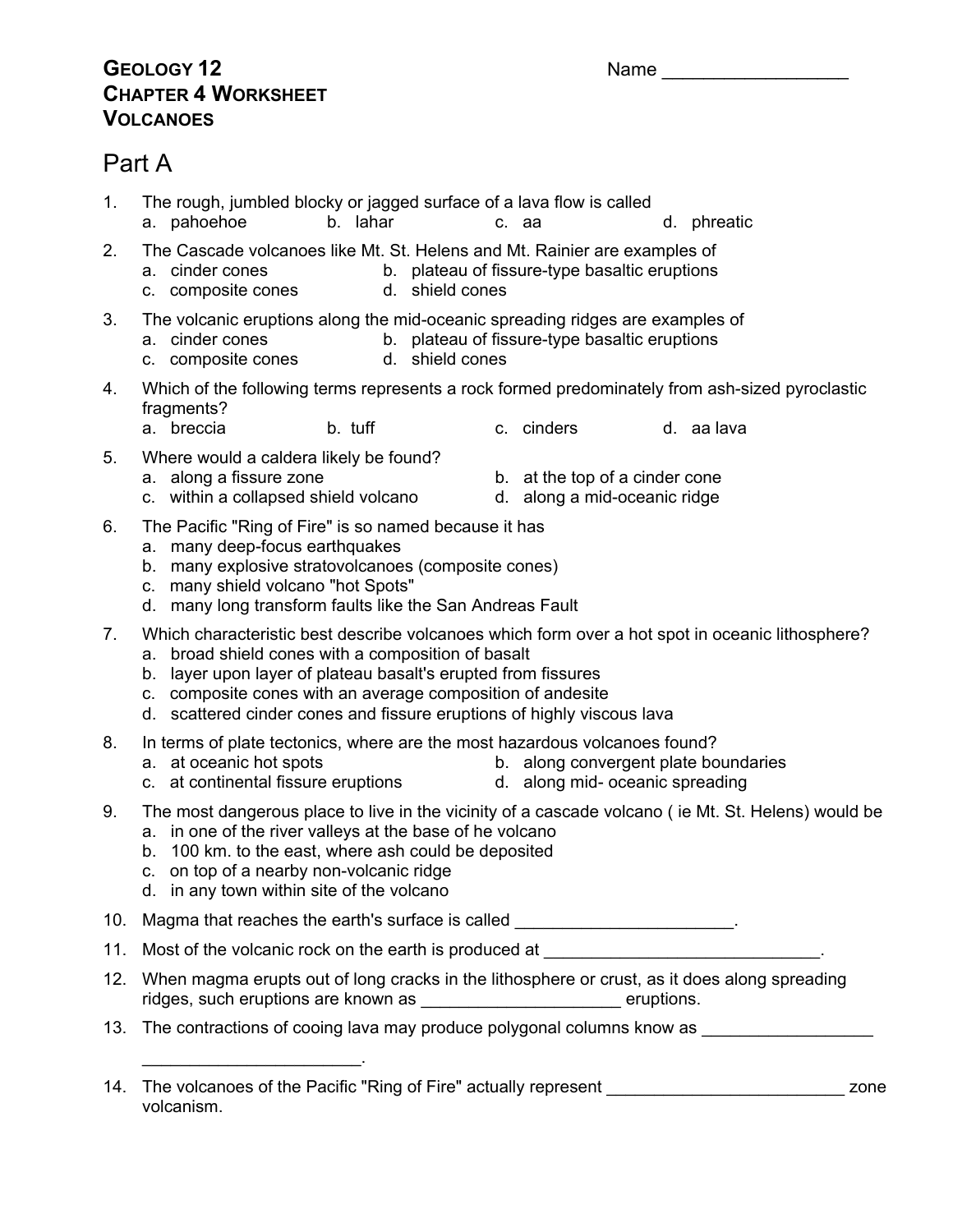|                                                                          | 15. Relatively fluid, basaltic lavas tend to form _________________volcanoes when they erupt from<br>central vents.                                                                                                                                                                            |                                                                       |
|--------------------------------------------------------------------------|------------------------------------------------------------------------------------------------------------------------------------------------------------------------------------------------------------------------------------------------------------------------------------------------|-----------------------------------------------------------------------|
| 16.                                                                      | The smooth, ropy-looking surface which forms when especially fluid lava cool is called                                                                                                                                                                                                         |                                                                       |
| 17.                                                                      | Silicic lava of andesitic or rhyolitic composition tends to form volcanic<br>they ooze out at the surface.                                                                                                                                                                                     |                                                                       |
|                                                                          | 18. A volcanic cone formed entirely of pyroclastic material is known as a                                                                                                                                                                                                                      |                                                                       |
| 19.                                                                      | Stratovolcanoes, or composite cones, are built of layers of alternating lava flows and                                                                                                                                                                                                         |                                                                       |
| 20.                                                                      | Andesitic and rhyolitic lava tend to be thick. or more ______________________than basaltic lava.                                                                                                                                                                                               |                                                                       |
|                                                                          | 21. Composite cones tend to be more ____________________ in composition, compared to shield cones.                                                                                                                                                                                             |                                                                       |
| 22.                                                                      | Gases escape more easily from __________________ magmas than from the more viscous andesitic<br>or rhyolitic magmas.                                                                                                                                                                           |                                                                       |
| 23.                                                                      | The magma produced at seafloor spreading ridges derives from ___________________                                                                                                                                                                                                               |                                                                       |
| of the ultramafic asthenosphere.                                         |                                                                                                                                                                                                                                                                                                |                                                                       |
| 24.                                                                      | The type of pyroclastic material that can be carried the farthest distance from an erupting volcano<br>would be $\frac{1}{2}$ .                                                                                                                                                                |                                                                       |
|                                                                          | 25. A volcano is usually considered ________________________ if it has erupted in recent history.                                                                                                                                                                                              |                                                                       |
| 26.                                                                      | A volcano that has not erupted recently and that does not appear to have eroded or worn down is                                                                                                                                                                                                |                                                                       |
|                                                                          |                                                                                                                                                                                                                                                                                                |                                                                       |
|                                                                          | 27. A volcano that has had no recent eruptions and that appears very eroded or worn down is                                                                                                                                                                                                    |                                                                       |
|                                                                          |                                                                                                                                                                                                                                                                                                |                                                                       |
|                                                                          |                                                                                                                                                                                                                                                                                                |                                                                       |
|                                                                          | Match the kind of volcano on the right with the description on the left.                                                                                                                                                                                                                       |                                                                       |
| 28.<br>29.<br>31.<br>34.                                                 | built primarily of lava flows only _____<br>likely to produce a nuee ardent _____<br>30. Columbia River plateau basalt _____<br>built of pyroclastic and lava flows ______<br>32. broad and very low-sloping<br>33. generally andesitic in composition _____<br>built entirely of pyroclastics | a. shield volcano<br>b. composite cone or stratovolcano<br>c. neither |
| Match the kind of volcano on the right with the description on the left. |                                                                                                                                                                                                                                                                                                |                                                                       |
| 35.<br>41.                                                               | highly explosive, ash-rich eruptions _____<br>36. associated with oceanic hot-spots<br>37. low-viscosity lava _____<br>38. ash fall hazards _____<br>39. occurs mostly at convergent plate boundary<br>40. Mt. Vesuvius _____<br>Hawaiian Islands                                              | a. shield volcano<br>b. composite cone or stratovolcano<br>c. neither |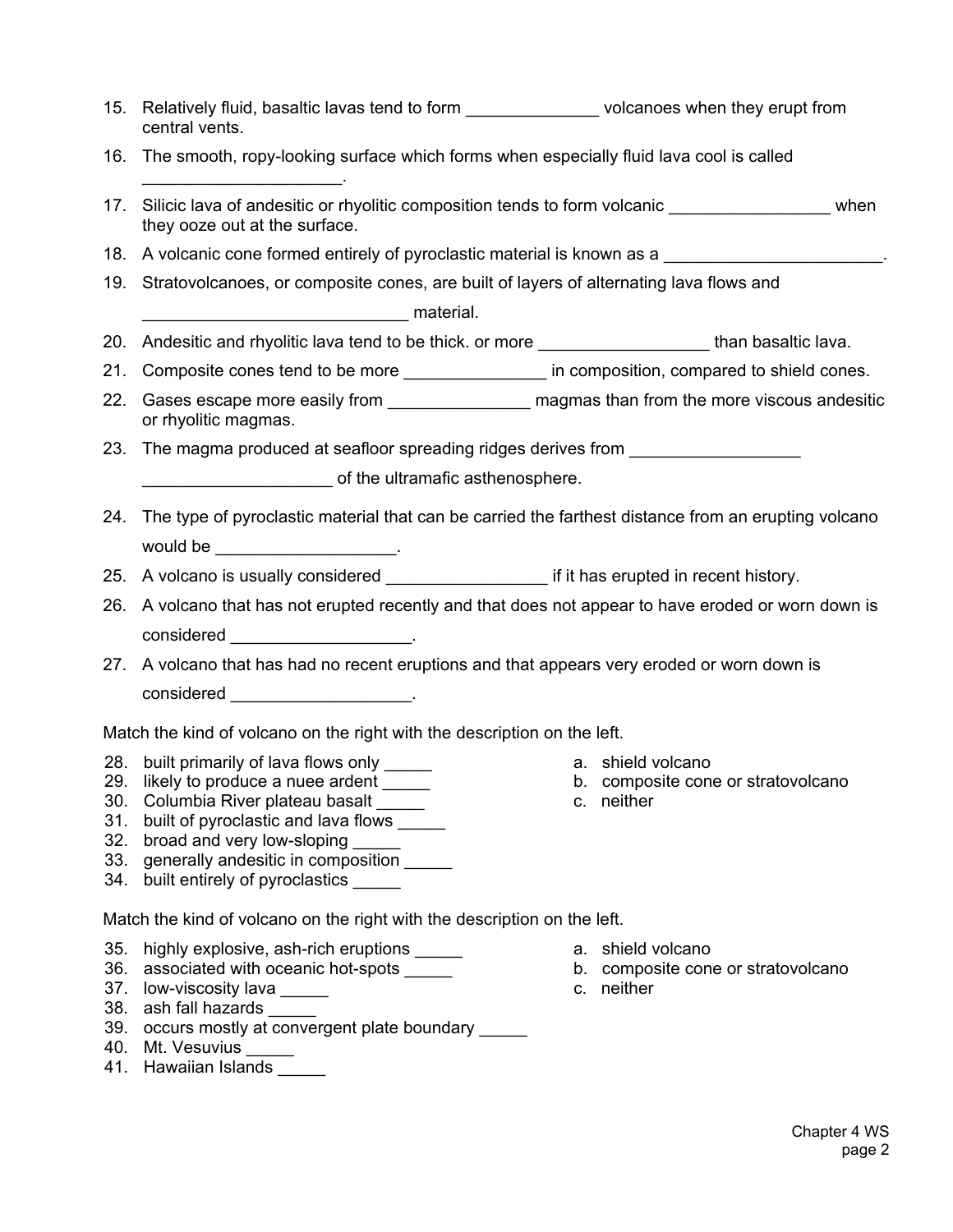## Part B

- T F 1. The source for the magma that erupts along spreading ridges is partial melting of the asthenosphere.
- T F 2. Magma that cools along divergent boundaries is forming new crust and lithosphere.
- T F 3. Volcanoes that form on continents over subduction zones are generally andesitic in composition.
- T F 4. The source for the magma that erupts over subduction zones is partial melting of the asthenosphere.
- T F 5. Magmas that erupt at an oceanic hot spot will be most similar to magmas erupting on a continent over a subduction zone.
- T F 6. One source for more silicic magma at subduction-related volcanoes may be melting or partial melting of the continental crust itself.
- T F 7. Moving a body of ultra mafic rock to a higher place in the mantle will lower the temperature needed to melt the rock.
- T F 8. Under pressure, wet basalt has a lower melting temperature than does dry granite.
- T F 9. Under pressure, wet basalt has a higher melting temperature than does dry basalt.

Refer to Figures 4.2 and 4.3 on page 59 for the questions #10 to13.

- 10. If pressure is held constant and water is added, what will happen to the melting temperature of igneous material of any composition?
	- a. nothing; the melting temperature will not change
	- b. the melting temperature will increase if water is added
	- c. the melting temperature will decrease if water is added
	- d. the direction of change in melting temperature varies, depending on the composition of the igneous material
- 11. If the pressure on dry igneous material decreases, how will the melting temperature change?
	- a. the melting temperature will not change; pressure has no effect
	- b. the melting temperature will increase
	- c. the melting temperature will decrease
	- d. the direction of the effect depends on the composition of the igneous material
- 12. For wet igneous rocks (the dashed lines in both graphs), are melting temperatures higher or lower at very low pressure compared to high pressure
	- a. melting temperatures are higher at low pressures
	- b. melting temperatures are lower at low pressures
	- c. the graphs don't indicate an answer to this question
	- d. the answer depends on the composition of the igneous rocks
- 13. Which type of rock requires the lowest temperatures to begin to melt?
	-
	- a. ultramafic rock b. granite rock<br>c. basaltic rock b. mantle rock b. c. basaltic rock
- 14. The most silicic volcanoes are typically found
	- a. along the mid-oceanic rift zone
	- b. in continental fissure or rift zones
	- c. along continental-oceanic convergent plate margins
	- d. over hot spots in oceanic crust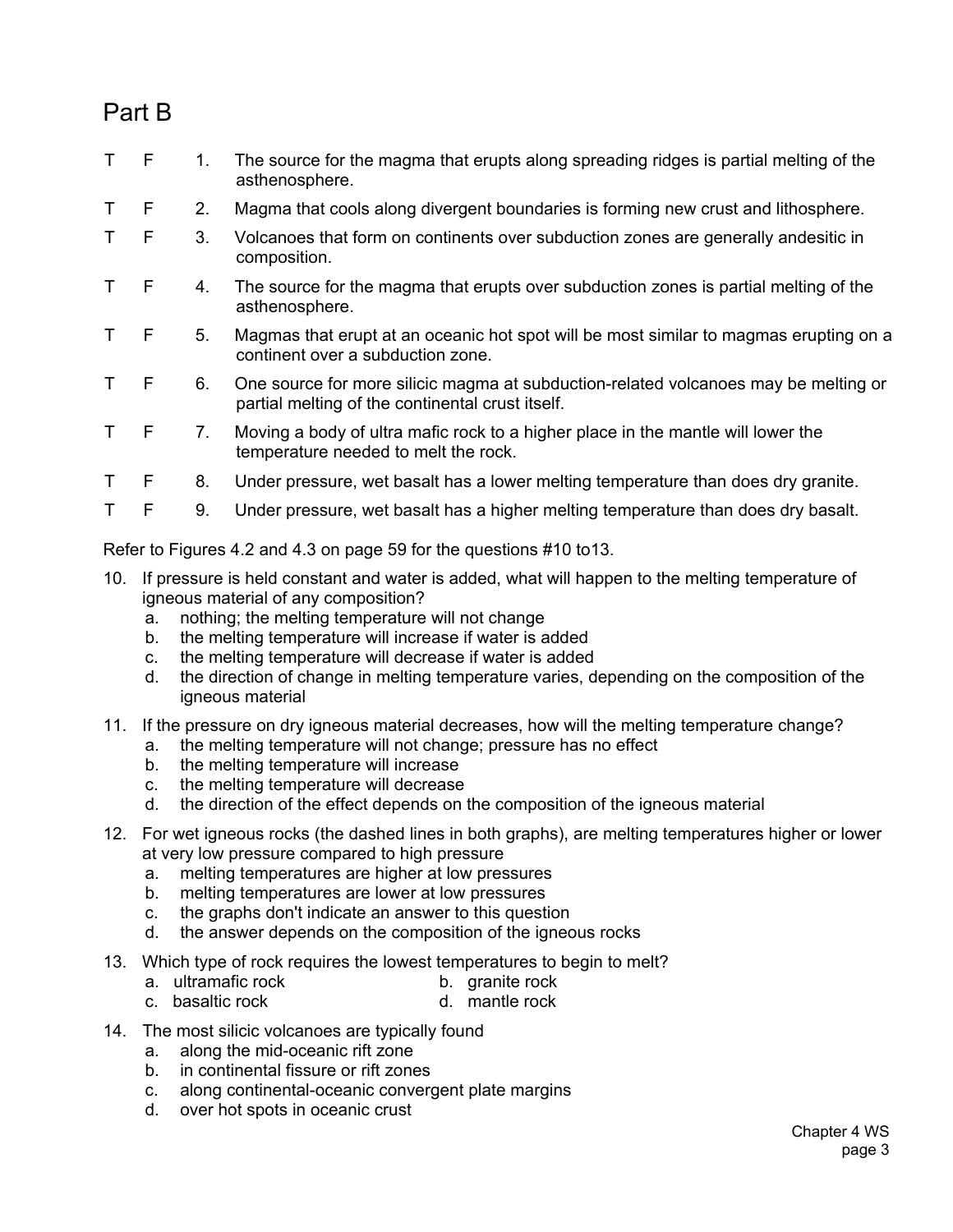- 15. Which term below represents a mudflow that contains volcanic material and is initiated by volcanic eruption?
	- a.nueé ardentesb.laharc.ash falld.aa flow
- 16. Which term below represents a dense cloud of gas and volcanic ash that races down the slopes of a violently erupting volcano?<br>a. nueé ardentes
	- a.nueé ardentesb.lahar c.ash falld.aa flow
- 17. Why do more viscous lava generally erupt more violently and explosively than do less viscous lavas?
	- a. because more viscous lavas erupts less frequently than less viscous lavas
	- b. because more viscous lavas tend to be cooler than less viscous lavas
	- c. because more viscous lavas trap gases so pressure build up in the magma chamber
	- d. because more viscous lavas contain very little gas and other volatiles
- 18. The smooth, ropy-looking surface which forms when especially fluid lavas cool is called
- 19. Silicic lavas of andesitic or rhyolitic composition tend to form volcanic \_\_\_\_\_\_\_\_\_\_\_\_\_\_\_\_ when they ooze out at the surface.
- 20. Magmas that erupt suddenly and violently, releasing built-up gas pressure, tend to produce \_\_\_\_\_\_\_\_\_\_\_\_\_\_\_\_\_\_\_\_\_\_\_\_\_ materials rather than lava flows.
- 21. Gases escape more easily from \_\_\_\_\_\_\_\_\_\_\_\_\_\_\_\_\_\_\_\_\_\_\_\_ magmas than from the more viscous andesitic or rhyolitic magmas.
- 22. The magma produced at seafloor spreading ridges derives from of the ultramafic asthenosphere.
- 23. The release of water from a down going slab of subducted lithosphere is referred to as \_\_\_\_\_\_\_\_\_\_\_\_\_\_\_\_\_\_\_\_\_\_\_\_\_\_ of the lithosphere.
- 24. The characteristic composition of island arc volcanism is basaltic to \_\_\_\_\_\_\_\_\_\_\_\_\_\_\_\_\_\_\_\_\_\_\_, which represents magmas which contain more silica.
- 25. Hot-spot volcanism is attributed to mantle \_\_\_\_\_\_\_\_\_\_\_\_\_\_\_\_\_\_\_\_\_\_\_\_\_,which are thought to be relatively stationary features in the mantle.
- 26. Like all liquids, lava flows

 $\overline{\phantom{a}}$  , and the set of the set of the set of the set of the set of the set of the set of the set of the set of the set of the set of the set of the set of the set of the set of the set of the set of the set of the s

- 27. The type of pyroclastic material that can be carried the farthest distance from an erupting volcano would be the contract of the contract of the contract of the contract of the contract of the contract of the contract of the contract of the contract of the contract of the contract of the contract of the contract of the c
- 28. Carbon monoxide, hydrochloric acid, and hydrofluoric acid are examples of gases that may be emitted during a volcanic eruption.
- 29. A \_\_\_\_\_\_\_\_\_\_\_\_\_\_\_\_\_\_\_\_\_\_\_\_\_\_\_\_\_\_\_\_\_\_ explosion occurs when water seeps into the rock surrounding a hot magma chamber and turns to steam, blowing up the overlying volcano.
- 30. A very explosive volcanic eruptions can throw large amounts of volcanic dust high into the atmosphere, blocking the sun and causing long term\_\_\_\_\_\_\_\_\_\_\_\_\_\_\_\_\_\_\_\_\_\_\_\_\_\_\_\_\_\_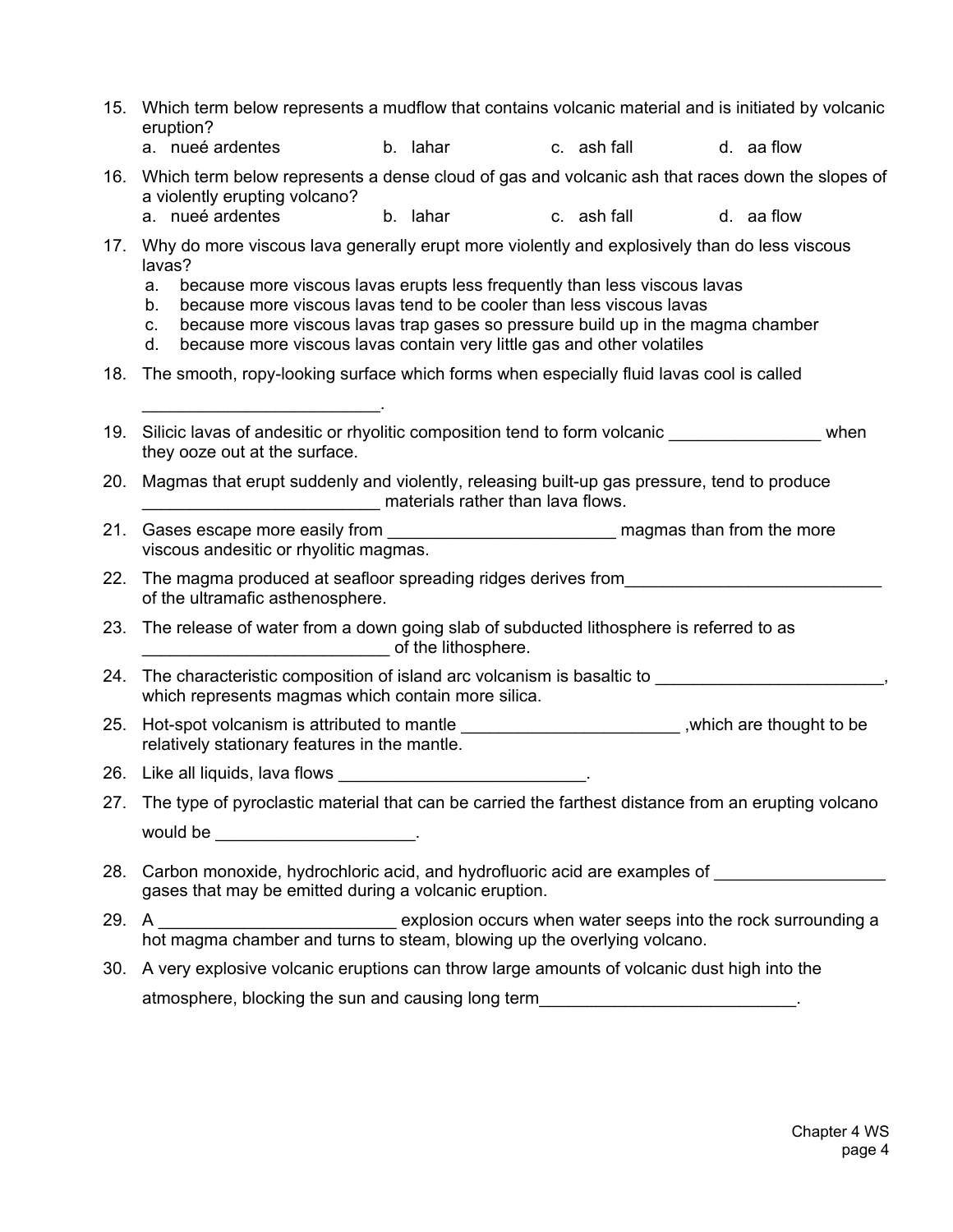### Part C

Try answering as many of the following questions as possible before referring to your notes or text book.

**LEVEL A** Testing for Recall

Multiple Choice: Circle the letter of the choice that BEST answers the question.

- 1. The kind of volcano formed at a hot spot is commonly a
	- shield volcano a.
	- volcanic dome b.
	- composite volcano c.
	- stratovolcano d.
- $2.$ Volcanic domes are formed by
	- plumes a.
	- b. abundant eruption of cinders and other pyroclastics
	- viscous, rhyolitic lavas c.
	- d. lahars
- 3. Pyroclastics such as ash and cinders
	- flow downhill in channel, like streams a.
	- can fall like snow, blanketing the surrounding land b.
	- are a nuisance, but pose no threat to humans c.
	- $\mathbf{d}$ . all of the above
- A volcanic mudflow formed when hot ash melts snow on a volcano is a  $\overline{\mathbf{4}}$ 
	- lahar а.
	- nuée ardente b.
	- cinder cone c.
- Fill in the Blank: Listed below are three categories of volcanoes. Indicate an "a" if the volcano is alive, a "s" if the volcano is sleeping, and a "d" if the volcano is dead.
- $5.$ dormant
- $\overline{\phantom{0}}$  6. active
- $\overline{\phantom{0}}$ extinct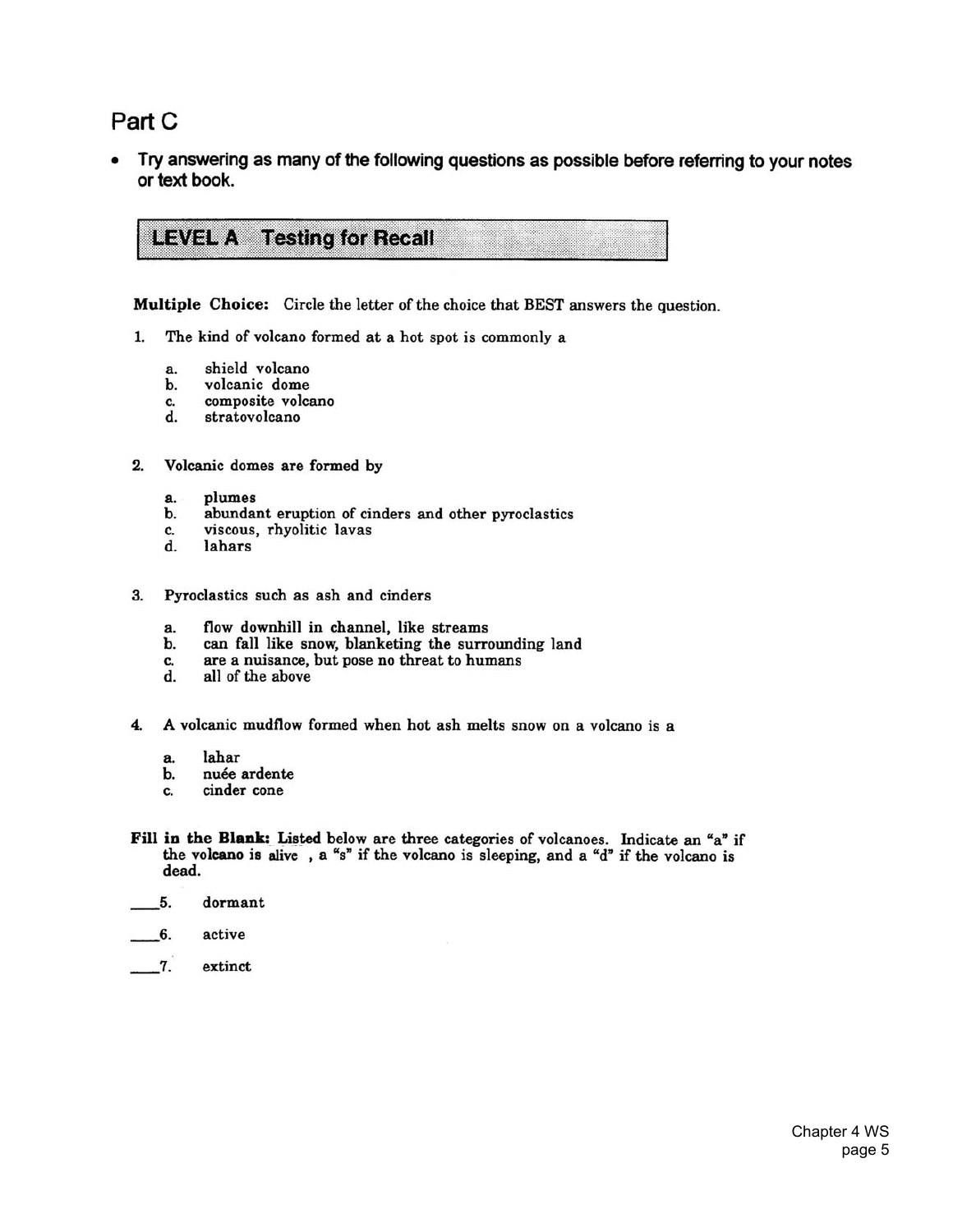True or False: Write a "t" for a true statement and a "f" for a false statement.

- 8. Fissure eruptions occur only on the ocean floor, at spreading ridges.
- $9.$ Cinder cones are built of pyroclastic materials.
- $-10.$ Calderas often form by the collapse of a volcano's summit into a former magma chamber below.
- A small amount of partial melting of the upper mantle produces a small  $11.$ quantity of ultramafic melt.
- $\_\$ {12}. Lava is more of a hazard to property than to life, as lava flows paths are predictable, and most lavas move rather slowly.
- Magmas contain dissolved water, and therefore volcanoes emit water vapor, 13. but they release no other gases.
- Although their eruptions are local, volcanoes can have global impact, for  $\overline{\phantom{0}14}$ . example in their effect upon climate.

LEVEL B **Testing for Understanding** 

Multiple Choice: Circle the letter of the choice that BEST answers the question.

- Volcanoes that erupt andesitic or rhyolitic lavas 1.
	- produce large shield volcanoes a.
	- may erupt explosively if gas is trapped in the magma b.
	- are found primarily over hot spots c.
	- d. all of the above
- 2. Precursors to volcanic eruptions may include all of the following EXCEPT
	- increased seismicity а.
	- Ъ. change in composition of emitted gases
	- bulge or tilt of the earth's surface c.
	- d. increased frequency of lahars
- 3. The "Ring of Fire" is associated with
	- spreading centers a.
	- subduction zones b.
	- volcanoes C.
	- d. b and c
	- a, b, and c e.
- Basaltic lavas form what type of volcanoes? 4.
	- a. shield
	- b. cinder cones
	- composite c.
	- d. no correct answer